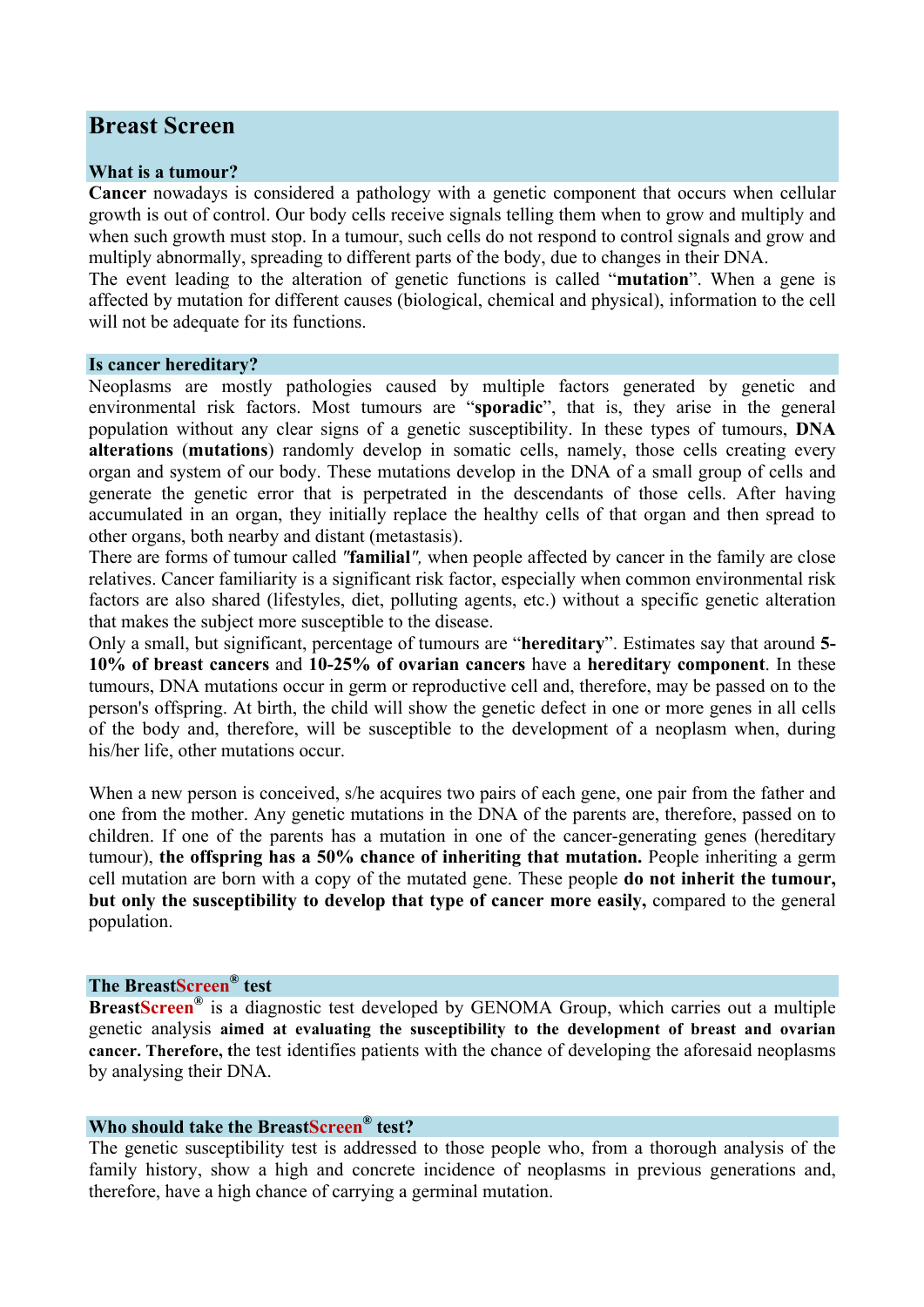A hereditary form of cancer may be present when the family has:

- Several individuals affected by the same type of cancer or correlated cancers,
- Individuals affected by multiple tumours,
- Tumours that arise at a young age.

The most significant signs are:

- Breast cancer diagnosed  $\leq 45$  years (especially when diagnosed  $\leq 35$  years);
- Primary breast tumours in the same patient;
- Bilateral breast cancer;
- Breast cancer in males (at any age);
- Ovarian cancer in the family;
- Breast and ovarian cancer diagnosed in the same patient;
- Three or more cases of breast cancer, ovarian cancer and/or pancreatic cancer in the family;
- Several members of the family (on the same side) with breast cancer or other types of cancer.
- Cancer in several members of the family in different generations.
- A known mutation in the family in one of the genes associated with breast/ovarian cancer susceptibility.

The geneticist, with the informed consensus of the person, will decide whether a DNA mutation diagnostic test is necessary.

## **What are the benefits of the BreastScreen® test?**

The possibility to detect subjects at risk of developing a neoplasm is the best way for an early diagnosis of cancer and, therefore, to decrease mortality in that type of disease.

Members of families with high risks of inheriting cancer and especially those that were directly affected by a neoplasm may require genetic counselling and may discuss his/her clinical and genetic situation with the geneticist. This assessment may lead to a genetic test to evaluate whether the patient is a carrier of a mutation that increases susceptibility to the development of a specific tumour.

If the test result is positive, the analysis may be extended to the relatives of the patient, in order to find those at risk.

The information from the genetic test may offer several **benefits**, such as:

- Finding family members with a **high risk of developing cancer;**
- The development of an adequate **medical check plan** for high-risk subjects, in order to promote early diagnosis of cancer;
- Awareness that the **genetic mutations may be transferred to** the offspring and the detection of high-risk offspring with germinal genetic mutations;
- The possibility to undergo **prevention therapies.**
- •

## **How does the BreastScreen® test work?**

The test is carried out with a blood sample. The DNA is isolated from the nucleated cells through a complex laboratory analysis **and amplified via PCR.** Then, with a state-of-the art technological **massive parallel sequencing** (**MPS**) process that uses *Next Generation Sequencing* (**NGS**) techniques with **ILLUMINA** sequencers, 12 genes (exons and adjacent intrionic regions,  $\pm$  5 nucleotides) are completely sequenced at high reading depth (Table1). The chosen genes are often involved in hereditary susceptibility to the formation of breast and ovarian cancer;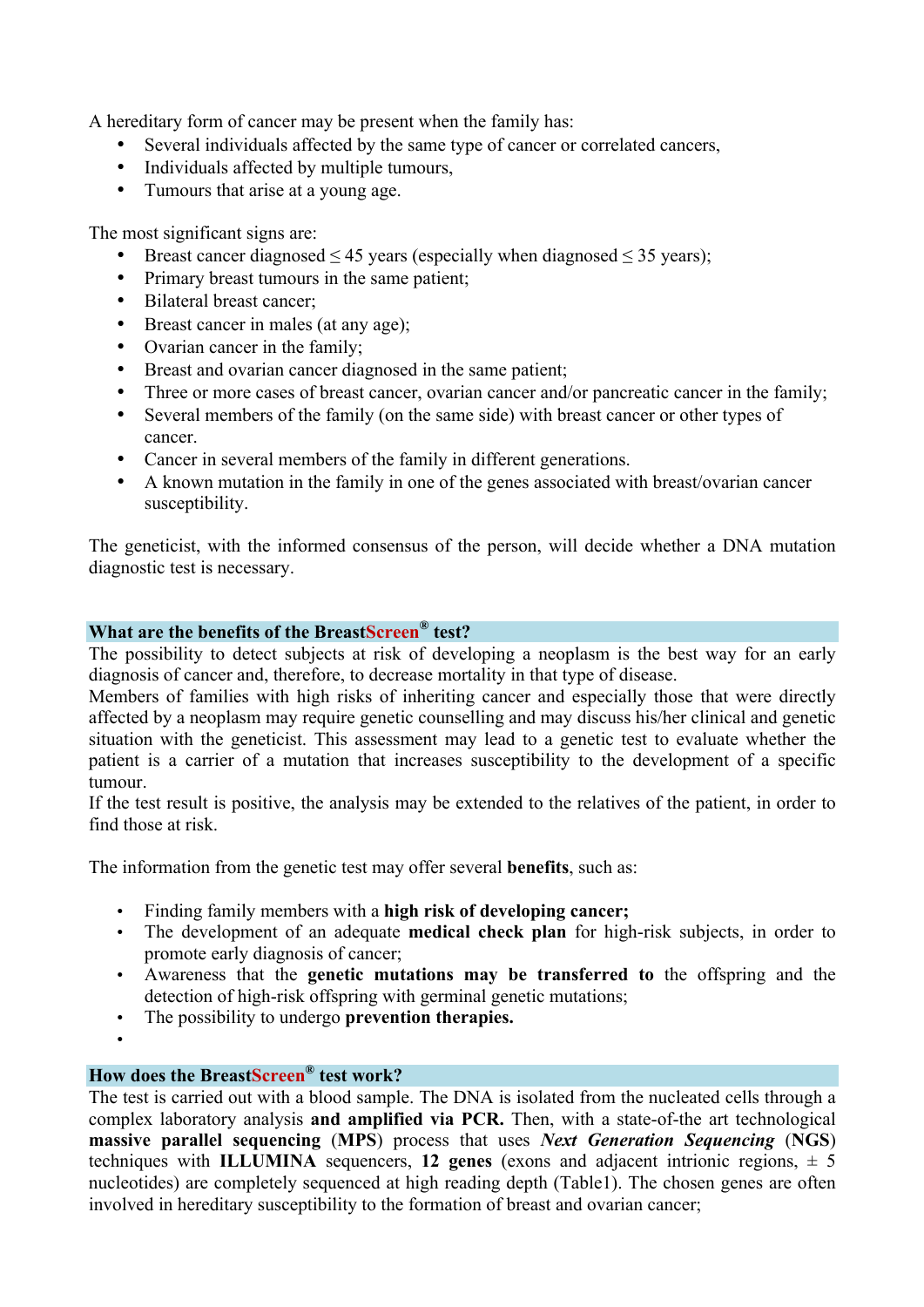The resulting genetic sequences are analysed with an **advanced bioinformatics analysis**, to find mutations of the examined genes, if present.

## **HEREDITARY BREST CANCER**

### **Results of the BreastScreen® test**

**"POSITIVE" – Presence of one or more mutations:** the result shows that there are one or more mutations in one (or more) genes leading to hereditary susceptibility to the development of breast and ovarian cancer; the test, therefore, shows a mutated copy of the gene. During a genetic consultancy session, our geneticist thoroughly explains the test results and calculates the likelihood of developing the specific cancer associated to that mutation detected in a specific gene.

A positive result does not necessarily mean that the patient with a mutation will develop a tumour; it only shows **susceptibility to developing that type of tumour** in the patient, or rather, the person has a **higher risk level** compared to a person without that specific mutation. In fact, not all people carrying mutations develop neoplasms. Although such mutations significantly increase the chance of developing a tumour, the cancer does not develop until the normal copy of the corresponding gene is mutated during the life of the person.

Since everyone inherits two pairs of the same gene, a mutation must occur in each pair to cancel the function of such gene. The acquisition of a new mutation may, therefore, directly lead to a tumour. Identifying cancer-susceptibility mutation allows us to develop an intense clinical check plan and evaluate preventive surgery. A mutation also leads to the examination of other relatives at risk if they want to check their situation. In relatives the test is a predictive analysis, because it detects, within these families, the carriers of the mutation and people that do not carry the mutation, finding exactly those people with a high chance of developing a tumour and those whose risk is at the same level as the general population. That way, carriers can start specific check protocols for early diagnosis or prevention, while the latter will be screened with the same protocols as the general population.

Mutations that may be detected with the **BreastScreen®** may be divided into the following prognosis categories:

- o **With known prognostic outcome;**
- o **With benign prognostic outcome,** since they may be found in healthy individuals and have no pathological significance;
- o **With uncertain prognostic outcome** they are not not known or classified by the medical and scientific community. In this case further examinations are needed to clarify the significance f the variation.

**"NEGATIVE" - No mutations:** The results show no mutations in the examined genes. However, a negative result does not necessarily mean that the patient does not risk developing a tumour. These people have the same chance of developing cancer as the general population because most of these types of tumours are sporadic in nature.

## **RISK STATISTICS**

### **Breast cancer**

In-depth studies on families at risk show that women with hereditary mutation in BRCA1 or BRCA2 genes have an **87%** chance of developing breast cancer, compared to **10%** for women not carrying the mutation. Hereditary mutations at a genetic level lead to a sharp increase in the chance of developing breast cancer in young women (before the onset of menopause). Therefore, this is therefore a specific result of the hereditary susceptibility for cancer. Recent studies showed that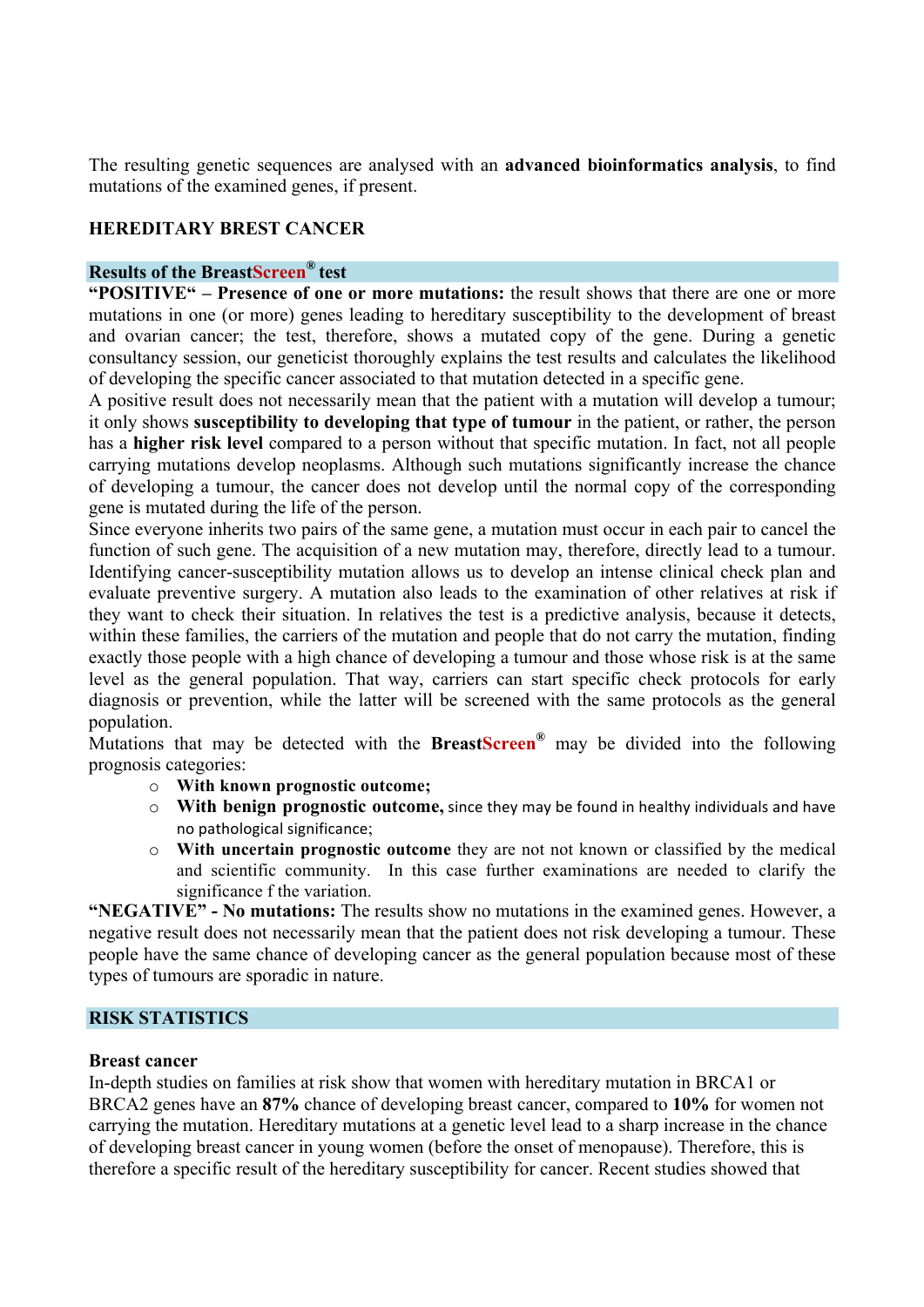more than half of the women with mutations in BRCA genes develop breast cancer before their 50th birthday and the average age for the diagnosis of the tumour is 41.

### **Ovarian cancer**

The risk of developing ovarian cancer in case of recurring mutations of the two genes mentioned above is between **44% and 60%** compared to the **1%** risk for non-carriers.

### **Recurring mutations**

The genetic susceptibility test is very useful also for women who already developed breast cancer because, if they are carrying the BRCA gene, they have a high chance of developing a new tumour in the breast or the ovaries. For instance, studies show that BRCA1-mutation-carrying women surviving breast cancer have a **64%** chance of developing the new tumour. Ovarian cancer shows similar risk percentages.

### **Risk of developing other types of cancer**

Recent studies show that hereditary mutations of BRCA1 or BRCA2 genes increase the risk of **prostate** cancer in men and colon cancer in both sexes. The studies show that the likelihood of prostate cancer is **3-4 times higher** compared to the general population in BRCA-mutation-carrying men, with a an **8%** cumulative risk, while, according to research, the risk of **colon** cancer is **4-5 times higher** both in women and in men, with a **6%** cumulative risk.

### **Possible preventive therapies to reduce the risk of developing cancer**

\* In contralateral breast cancer.

#### **Parameters used for genetic variation reporting**

Only the genes listed in Table 1 are analysed. Only mutations classified as "with known prognostic outcome" or "with uncertain prognostic outcome" according to the scientific literature and the classification in the Human Gene Mutation Database (HGMD) reference database updated on the day of the examination will be reported. Moreover, in line with American College of Medical Genetics (ACMG), only mutations with a Minor Allele Frequency (MAF) <5% (1000 Genomes Project), calculated as the frequency in which the least common allele in the population occurs, were considered as pathogenic or presumably pathogenic.

#### **Target Coverage**

*Target Coverage* is the average number of reads generated by the sequencing of each nucleotide base of the gene. Variations with a read depth (number of reads) lower than 30X are not highlighted by the bioinformatics analysis algorithm.

## **Accuracy of the BreastScreen® test**

Present DNA sequencing techniques produce results with more than 99% accuracy. Even though this test is very accurate, the limits of the examination need to be considered.

## **Limitation of the BreastScreen® test**

This examination analyses only genetic diseases and genes listed in Table 1 and cannot detect:

- Mutations positioned in the intrionic regions beyond  $\pm$  5 nucleotides from the breakpoints;
- Deletions, inversions, or duplications with a value of more than 20 bps;